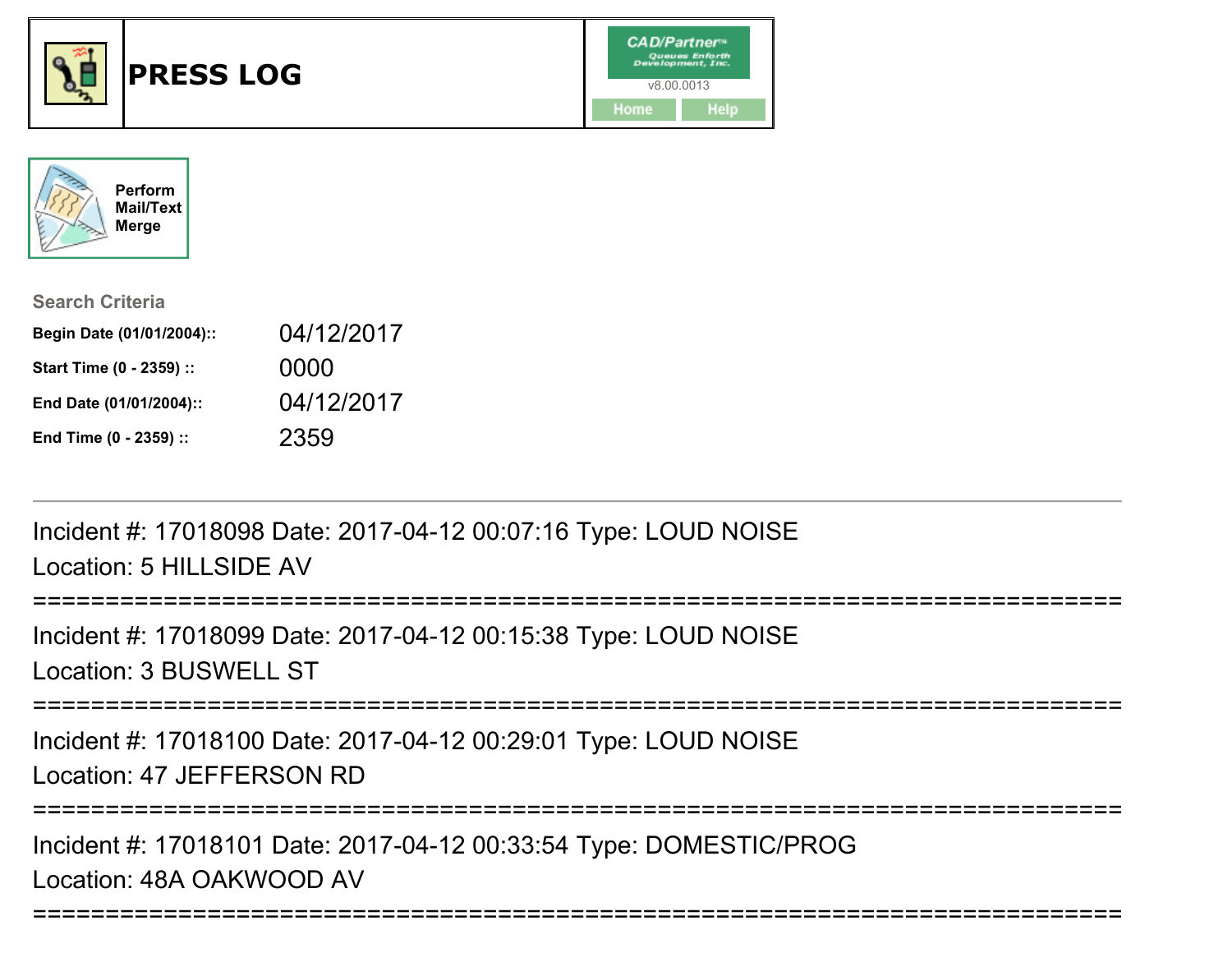Incident #: 17018102 Date: 2017-04-12 00:53:34 Type: HIT & RUN M/V Location: CENTRAL CATHOLIC HIGH SCHOOL / 300 HAMPSHIRE ST===========================================================================Incident #: 17018103 Date: 2017-04-12 01:21:20 Type: DOMESTIC/PROGLocation: 48A OAKWOOD AV===========================================================================Incident #: 17018104 Date: 2017-04-12 01:48:27 Type: M/V STOPLocation: FERRY & EAST HAVERHILL===========================================================================Incident #: 17018105 Date: 2017-04-12 01:50:48 Type: BUILDING CHKLocation: SEVEN-ELEVEN / BROADWAY & CROSS ST===========================================================================Incident #: 17018106 Date: 2017-04-12 01:53:25 Type: ALARMSLocation: MASONIC LODGE / 43 JACKSON ST===========================================================================Incident #: 17018107 Date: 2017-04-12 01:57:34 Type: ASSSIT OTHER PDLocation: BROADWAY & COMMON ST===========================================================================Incident #: 17018108 Date: 2017-04-12 02:00:14 Type: M/V STOPLocation: GROTON ST & S BROADWAY===========================================================================Incident #: 17018109 Date: 2017-04-12 02:09:28 Type: M/V STOPLocation: 389 BROADWAY===========================================================================

Incident #: 17018110 Date: 2017-04-12 02:19:20 Type: BUILDING CHKLocation: 290 S UNION ST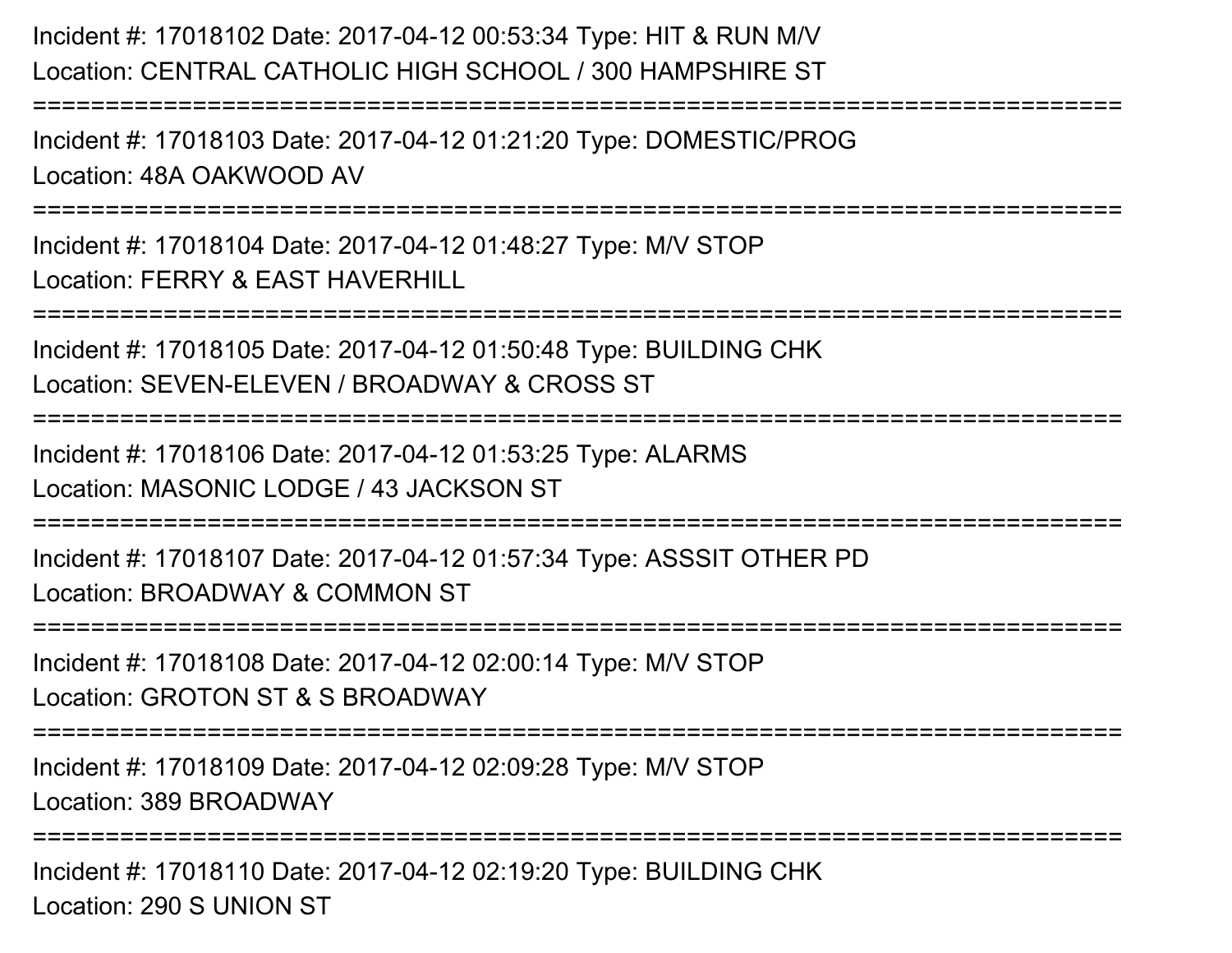Location: METRO PCS / 160 BROADWAY

===========================================================================Incident #: 17018112 Date: 2017-04-12 02:39:19 Type: DISTURBANCELocation: 31 FAIRMONT ST===========================================================================Incident #: 17018113 Date: 2017-04-12 02:45:48 Type: BUILDING CHKLocation: 50 ISLAND ST ===========================================================================Incident #: 17018114 Date: 2017-04-12 02:58:36 Type: M/V STOPLocation: HAMPSHIRE ST & LOWELL ST===========================================================================Incident #: 17018115 Date: 2017-04-12 03:08:12 Type: BUILDING CHKLocation: FROST SCHOOL / 33 HAMI FT ST ===========================================================================Incident #: 17018116 Date: 2017-04-12 03:09:01 Type: ASSSIT OTHER PDLocation: ANDOVER ST & S BROADWAY===========================================================================Incident #: 17018117 Date: 2017-04-12 03:13:04 Type: MAN DOWNLocation: SEVEN ELEVEN / 99 HAMPSHIRE ST===========================================================================Incident #: 17018118 Date: 2017-04-12 03:18:36 Type: M/V STOPLocation: ANDOVER ST & S BROADWAY ===========================================================================Incident #: 17018119 Date: 2017-04-12 03:33:12 Type: ALARMS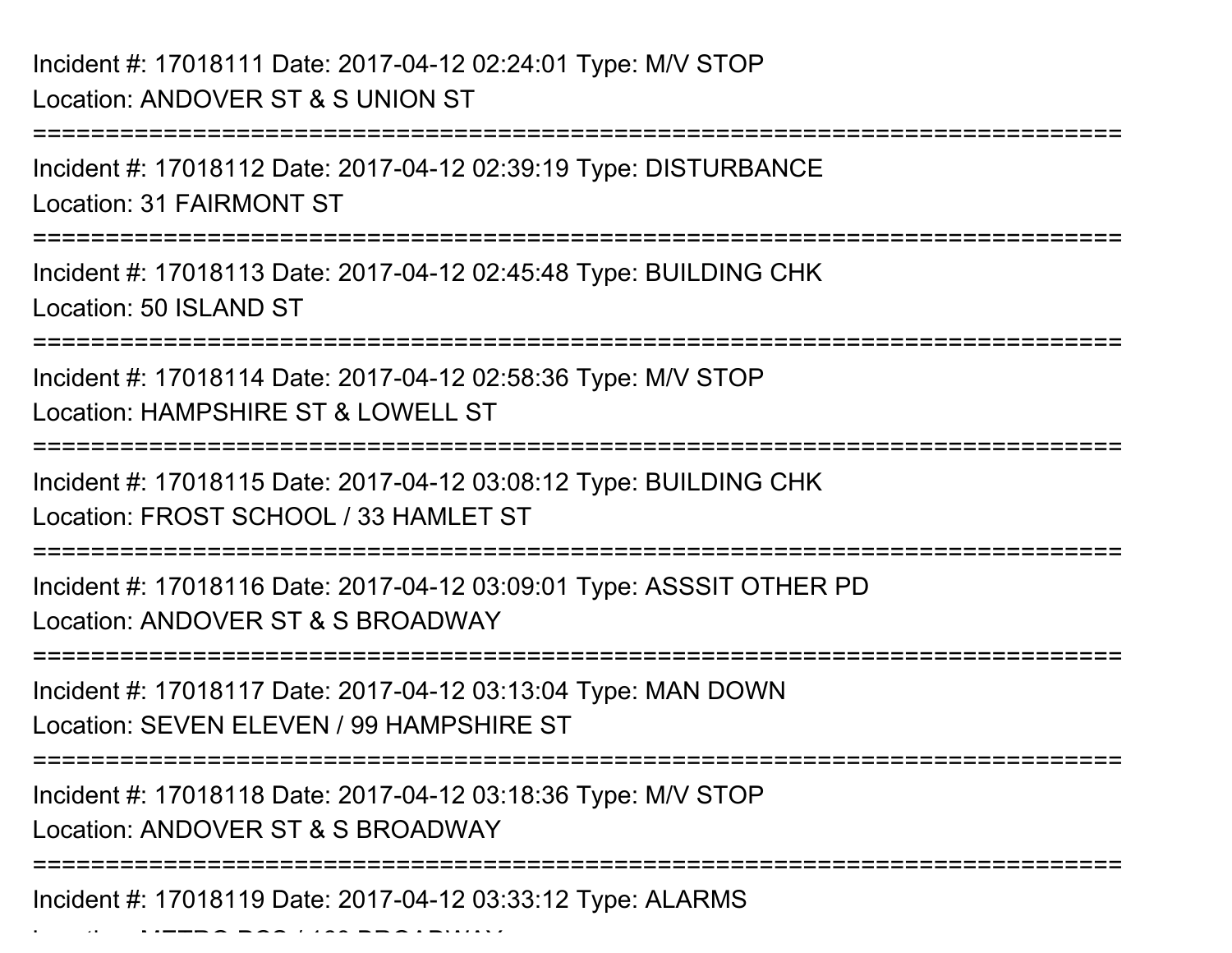===========================================================================Incident #: 17018120 Date: 2017-04-12 03:35:55 Type: BUILDING CHK

Location: ESTRELLA MARKET / 155 ARLINGTON ST

===========================================================================

Incident #: 17018121 Date: 2017-04-12 03:48:31 Type: DISTURBANCELocation: 157 SALEM ST #2

=================

Incident #: 17018122 Date: 2017-04-12 04:24:08 Type: BUILDING CHKLocation: FROST SCHOOL / 33 HAMLET ST

===========================================================================

Incident #: 17018123 Date: 2017-04-12 06:59:15 Type: M/V STOPLocation: INMAN ST & S BROADWAY

===========================================================================

Incident #: 17018124 Date: 2017-04-12 07:01:13 Type: PARK & WALKLocation: FROST SCHOOL / 33 HAMLET ST

===========================================================================

Incident #: 17018125 Date: 2017-04-12 07:02:59 Type: LARCENY/MV/PASTLocation: 603 HAVERHILL ST

===========================================================================

Incident #: 17018126 Date: 2017-04-12 07:12:08 Type: CK WELL BEINGLocation: 59 CROSS ST

================

Incident #: 17018127 Date: 2017-04-12 07:12:44 Type: MV/BLOCKINGLocation: 33 FLORAL ST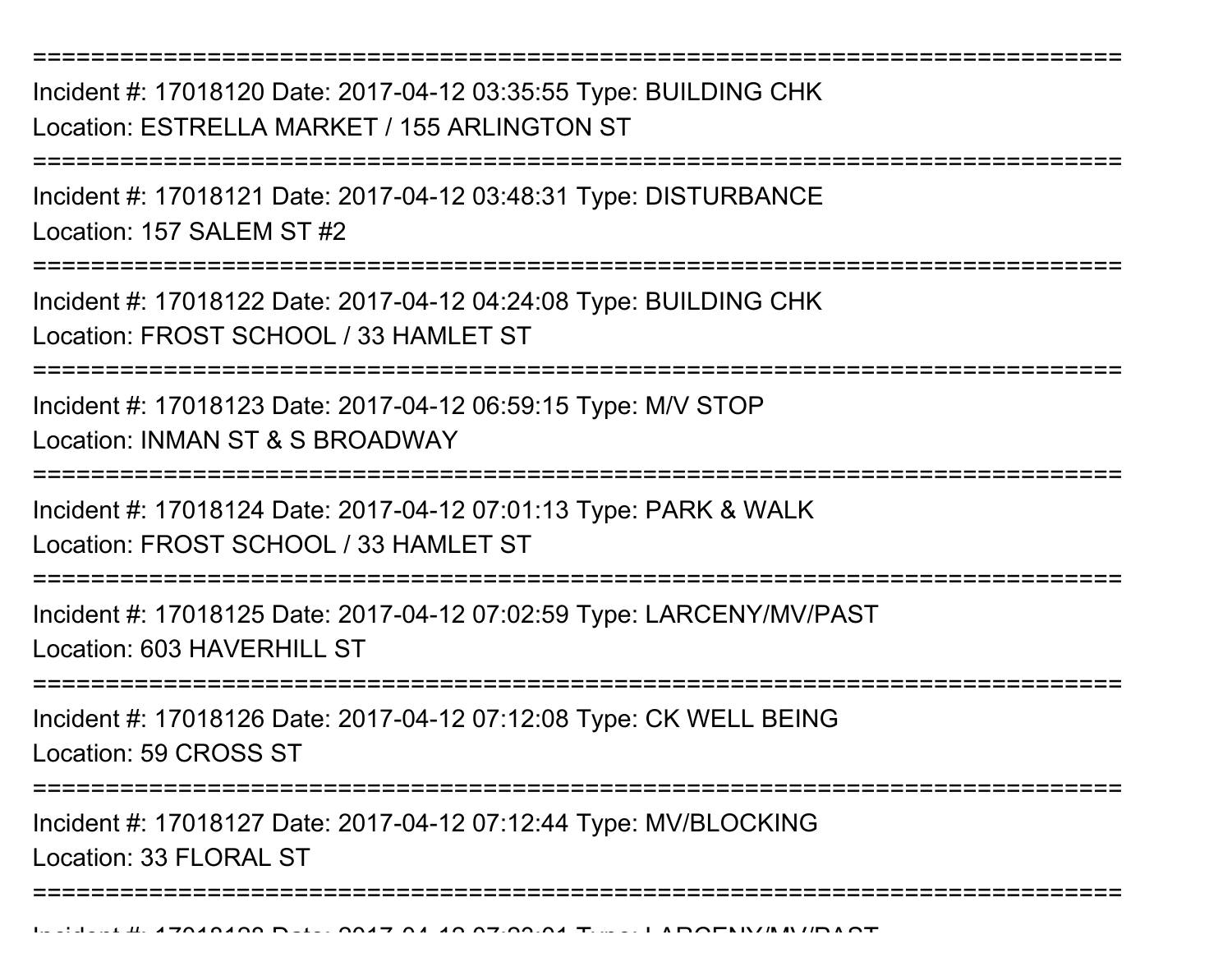Location: 6 INMAN ST #22

===========================================================================Incident #: 17018129 Date: 2017-04-12 07:24:27 Type: ALARM/BURGLocation: OUR HOUSE / 168 NEWBURY ST===========================================================================Incident #: 17018130 Date: 2017-04-12 07:29:21 Type: M/V STOPLocation: S BROADWAY & SHATTUCK ST===========================================================================Incident #: 17018131 Date: 2017-04-12 07:34:47 Type: SUS PERS/MVLocation: LENOX CIR & LOUISBERG ST===========================================================================Incident #: 17018132 Date: 2017-04-12 07:39:45 Type: M/V STOPLocation: S BROADWAY & SAI FM ST ===========================================================================Incident #: 17018133 Date: 2017-04-12 07:39:47 Type: M/V STOPLocation: HIGHLAWN AV & PROSPECT ST===========================================================================Incident #: 17018134 Date: 2017-04-12 07:45:05 Type: M/V STOPLocation: BROADWAY & HAVERHILL ST===========================================================================

Incident #: 17018135 Date: 2017-04-12 07:45:21 Type: GENERAL SERV

Location: COLUMBIA GAS / 55 MARSTON ST

===========================================================================

===========================================================================

Incident #: 17018136 Date: 2017-04-12 07:46:50 Type: B&E/ATTEMPYLocation: M/V / 50 CEDAR ST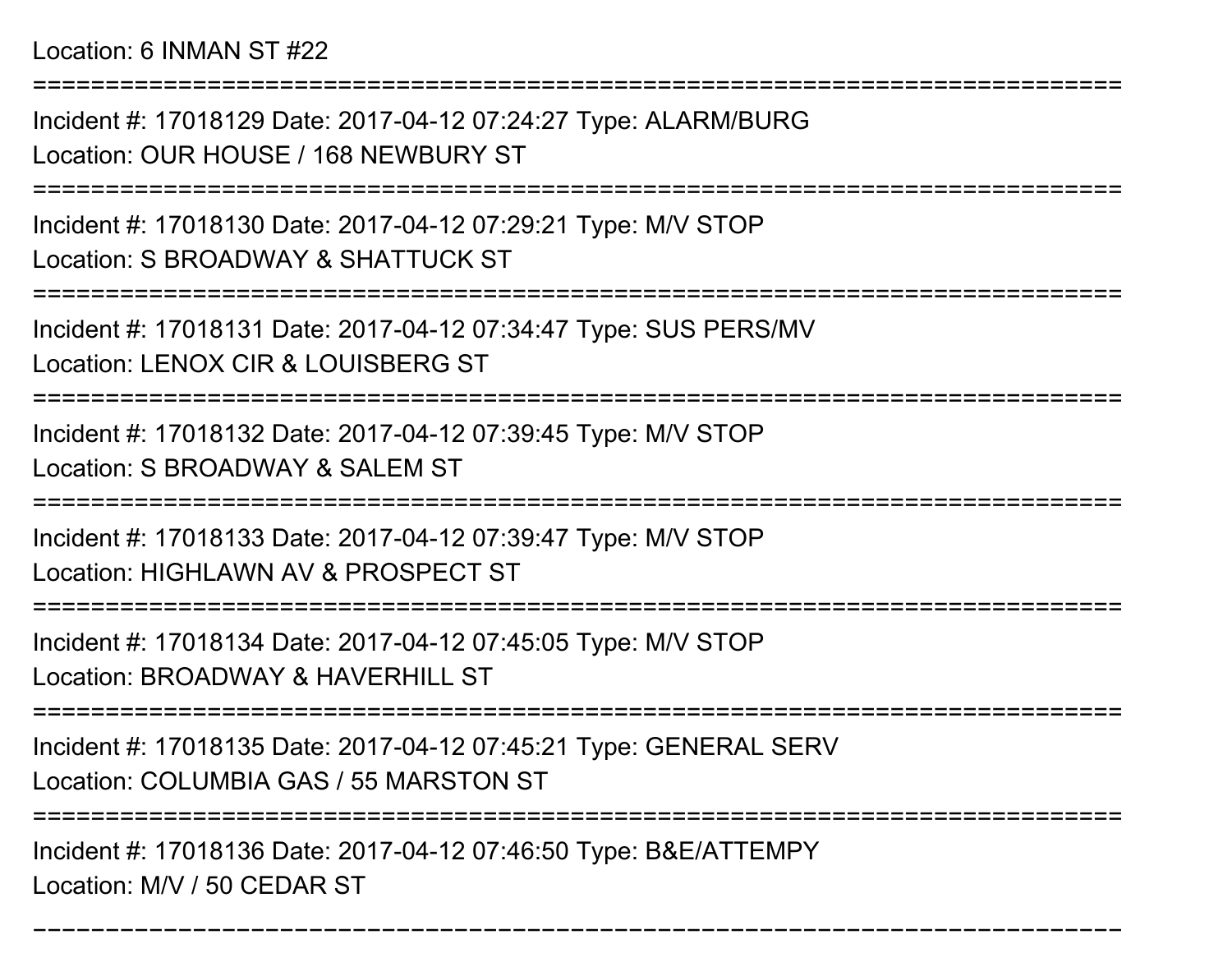# Incident #: 17018137 Date: 2017-04-12 07:47:10 Type: M/V STOPLocation: FRANKLIN ST & LOWELL ST

Incident #: 17018138 Date: 2017-04-12 07:50:39 Type: M/V STOPLocation: PARK ST & SPRUCE ST

===========================================================================

===========================================================================

Incident #: 17018139 Date: 2017-04-12 07:56:32 Type: M/V STOPLocation: FRANKLIN ST & LOWELL ST

===========================================================================

Incident #: 17018140 Date: 2017-04-12 08:08:56 Type: AUTO ACC/UNK PILocation: WINTHROP AV

===========================================================================

Incident #: 17018141 Date: 2017-04-12 08:28:07 Type: AUTO ACC/NO PILocation: 233 JACKSON ST

===========================================================================

Incident #: 17018142 Date: 2017-04-12 08:37:08 Type: AUTO ACC/UNK PILocation: MCDONALDS / 50 BROADWAY

===========================================================================

Incident #: 17018143 Date: 2017-04-12 08:49:53 Type: M/V STOPLocation: 33 S BROADWAY

===========================================================================

Incident #: 17018144 Date: 2017-04-12 08:58:09 Type: STOL/MV/PASLocation: SANTO DOMINGO MOTORS / 415 HAVERHILL ST

===========================================================================

Incident #: 17018145 Date: 2017-04-12 09:10:21 Type: UNKNOWN PROBLocation: AUBURN ST & HAMPSHIRE ST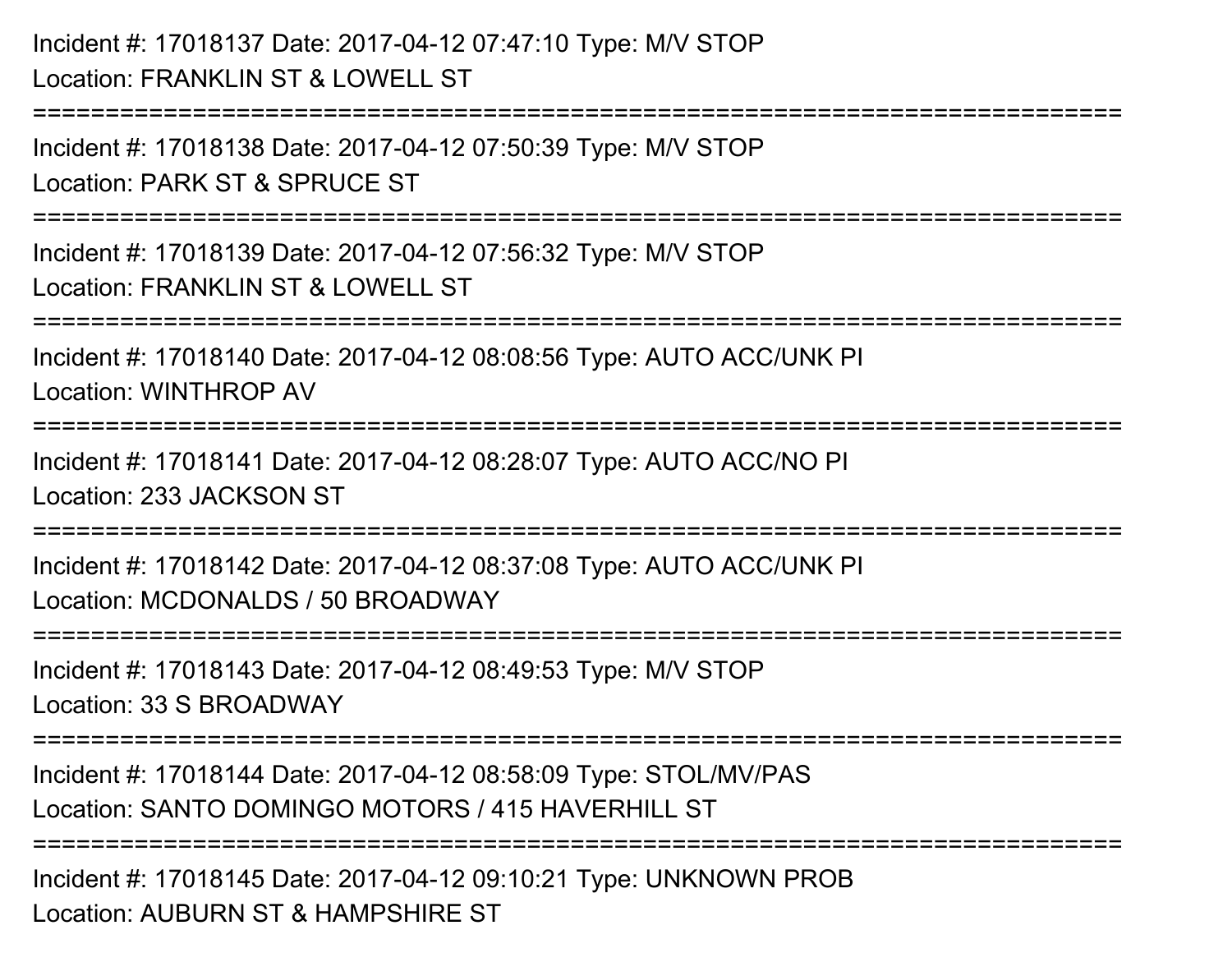Incident #: 17018146 Date: 2017-04-12 09:14:30 Type: HIT & RUN M/VLocation: 462 HAVERHILL ST

===========================================================================

===========================================================================

Incident #: 17018147 Date: 2017-04-12 09:20:35 Type: ALARM/BURGLocation: 85 BAY STATE RD #UNIT 13

===========================================================================

Incident #: 17018148 Date: 2017-04-12 09:20:59 Type: MEDIC SUPPORTLocation: 265 AMES ST FL 3

===========================================================================

Incident #: 17018149 Date: 2017-04-12 09:23:47 Type: GENERAL SERVLocation: 109 LAWRENCE ST

===========================================================================

Incident #: 17018150 Date: 2017-04-12 09:29:23 Type: ALARM/BURGLocation: 265 LOWELL ST #REAR

===========================================================================

Incident #: 17018151 Date: 2017-04-12 09:46:18 Type: NOTIFICATIONLocation: 77 S UNION ST #103

===========================================================================

Incident #: 17018152 Date: 2017-04-12 09:46:29 Type: AUTO ACC/PILocation: FRANKLIN ST & TREMONT ST

===========================================================================

Incident #: 17018153 Date: 2017-04-12 09:57:47 Type: LOUD NOISELocation: 329 S BROADWAY

===========================================================================

Incident #: 17018154 Date: 2017-04-12 09:59:16 Type: INVEST CONT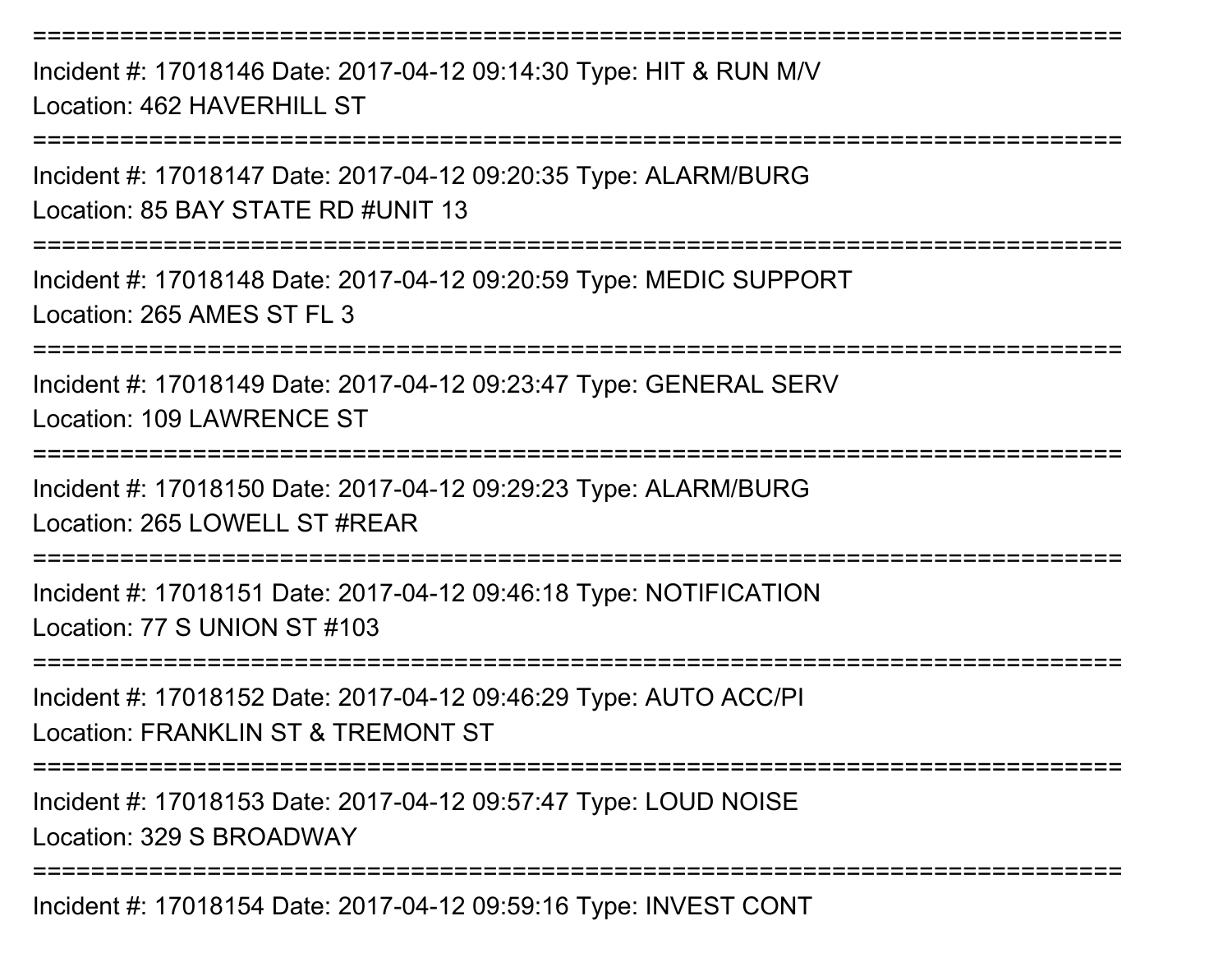===========================================================================

Incident #: 17018155 Date: 2017-04-12 09:59:24 Type: UNKNOWN PROBLocation: 5 FALMOUTH ST

===========================================================================

Incident #: 17018156 Date: 2017-04-12 10:03:09 Type: PARK & WALKLocation: S UNION ST & SALEM ST

===========================================================================

Incident #: 17018157 Date: 2017-04-12 10:05:10 Type: MEDIC SUPPORTLocation: MCDONALDS / 50 BROADWAY

===========================================================================

Incident #: 17018158 Date: 2017-04-12 10:09:49 Type: PARK & WALKLocation: BRADFORD ST & BROADWAY

===========================================================================

Incident #: 17018159 Date: 2017-04-12 10:27:02 Type: M/V STOP

Location: COMMON ST & JACKSON ST

===========================================================================

Incident #: 17018160 Date: 2017-04-12 10:47:13 Type: MV/BLOCKINGLocation: LAWLOR SCHOOL / 4 LEXINGTON ST

===========================================================================

Incident #: 17018161 Date: 2017-04-12 10:51:12 Type: LARCENY/MV/PASTLocation: 5 GLENWOOD DR

===========================================================================

Incident #: 17018162 Date: 2017-04-12 10:54:43 Type: M/V STOP

Location: ESSEX ST & UNION ST

Incident #: 17018163 Date: 2017

===========================================================================

= 0 *1 10 11:03:24* Type: PARK 0 1111111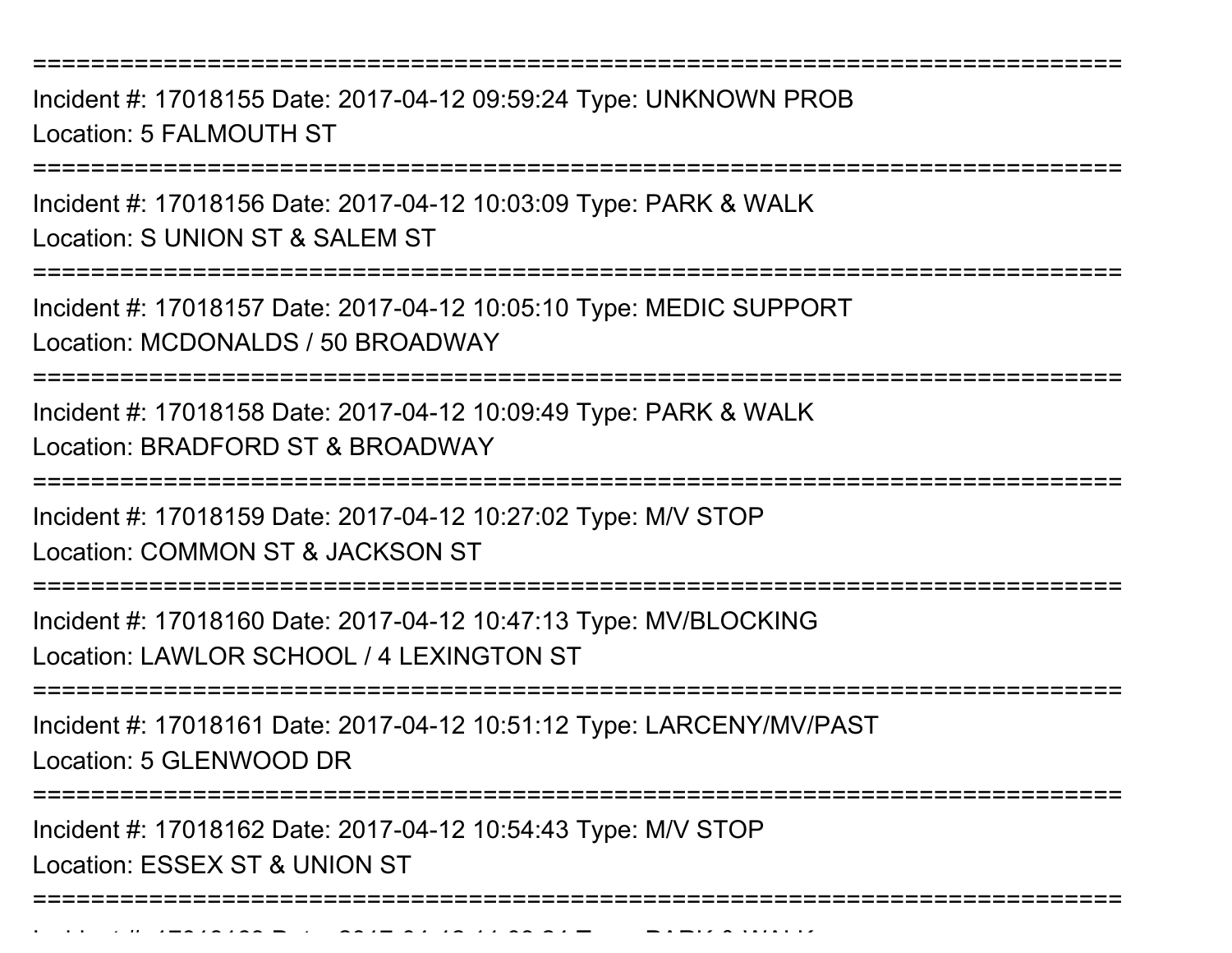## Location: BRADFORD ST & BROADWAY

===========================================================================Incident #: 17018164 Date: 2017-04-12 11:05:08 Type: M/V STOPLocation: GARDEN ST & NEWBURY ST===========================================================================Incident #: 17018165 Date: 2017-04-12 11:05:09 Type: TOW OF M/VLocation: 550 BROADWAY ===========================================================================Incident #: 17018166 Date: 2017-04-12 11:08:43 Type: M/V STOPLocation: S UNION ST & WINTHROP AV===========================================================================Incident #: 17018167 Date: 2017-04-12 11:09:06 Type: M/V STOPLocation: 36 HANCOCK ST===========================================================================Incident #: 17018168 Date: 2017-04-12 11:12:43 Type: M/V STOPLocation: 9 HANCOCK ST========================= Incident #: 17018169 Date: 2017-04-12 11:20:19 Type: M/V STOPLocation: OSGOOD ST & WINTHROP AV===========================================================================Incident #: 17018170 Date: 2017-04-12 11:21:12 Type: M/V STOPLocation: SEVEN ELEVEN / 370 BROADWAY===========================================================================Incident #: 17018171 Date: 2017-04-12 11:28:52 Type: INVESTIGATION

Location: 419 HAMPSHIRE ST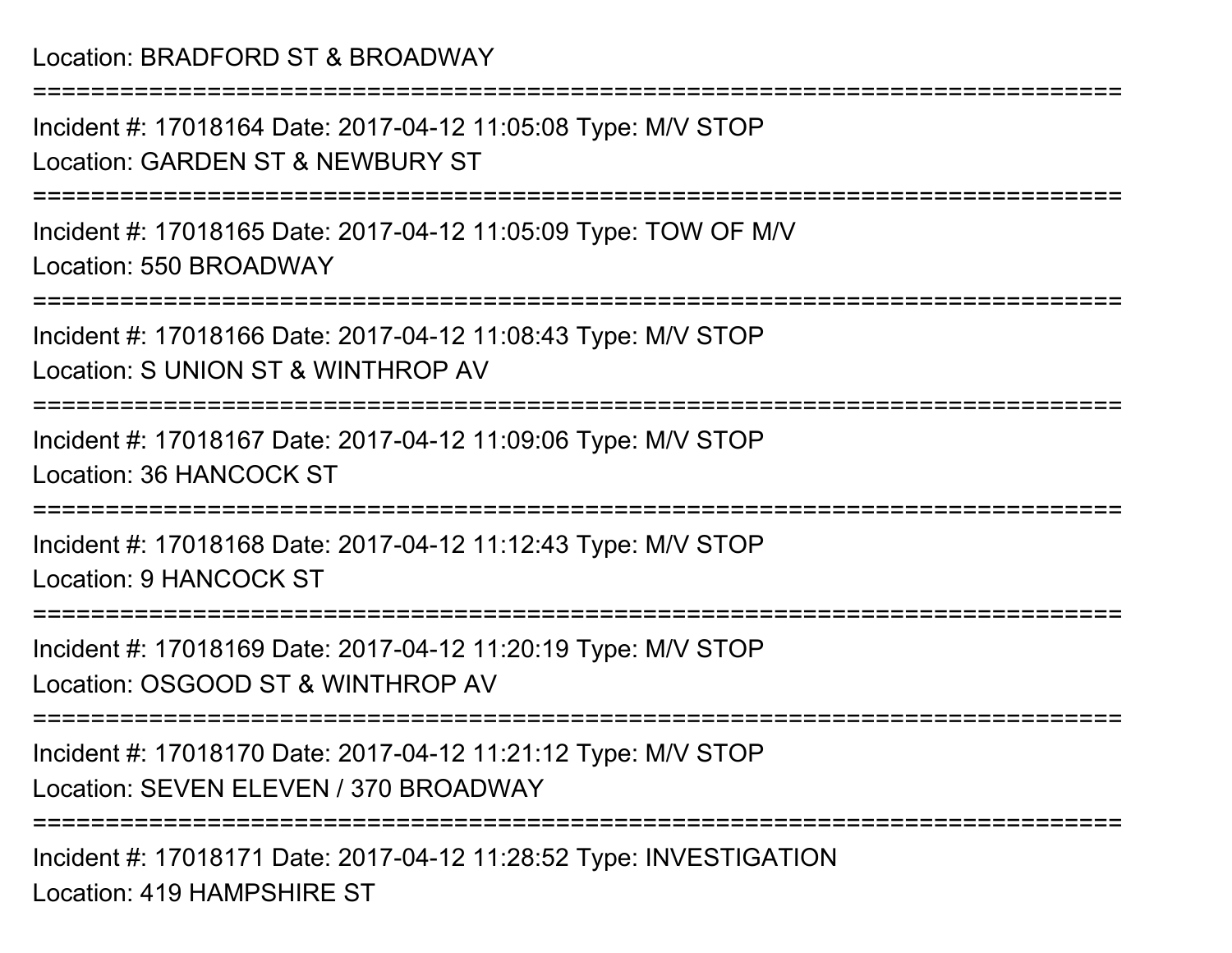Incident #: 17018172 Date: 2017-04-12 11:39:00 Type: AUTO ACC/UNK PILocation: 169 HAVERHILL ST

Incident #: 17018173 Date: 2017-04-12 11:53:17 Type: TOW OF M/VLocation: 85 ANDOVER ST

===========================================================================

===========================================================================

Incident #: 17018174 Date: 2017-04-12 12:00:45 Type: PARK & WALKLocation: S UNION ST & SALEM ST

===========================================================================

Incident #: 17018175 Date: 2017-04-12 12:01:18 Type: PARK & WALKLocation: BRADFORD ST & BROADWAY

===========================================================================

Incident #: 17018176 Date: 2017-04-12 12:22:55 Type: GENERAL SERV

Location: BROADWAY & HAVERHILL ST

===========================================================================

Incident #: 17018178 Date: 2017-04-12 12:34:39 Type: SUS PERS/MVLocation: BROADWAY DENTAL / 205 BROADWAY

===========================================================================

Incident #: 17018177 Date: 2017-04-12 12:35:44 Type: 209A/SERVELocation: 9 HOWE CT

===========================================================================

Incident #: 17018179 Date: 2017-04-12 12:48:03 Type: 209A/SERVE

Location: 340 HAVERHILL ST

===========================================================================

Incident #: 17018180 Date: 2017-04-12 12:57:27 Type: SUS PERS/MV

Location: DUNKIN DONUTS / 579 ANDOVER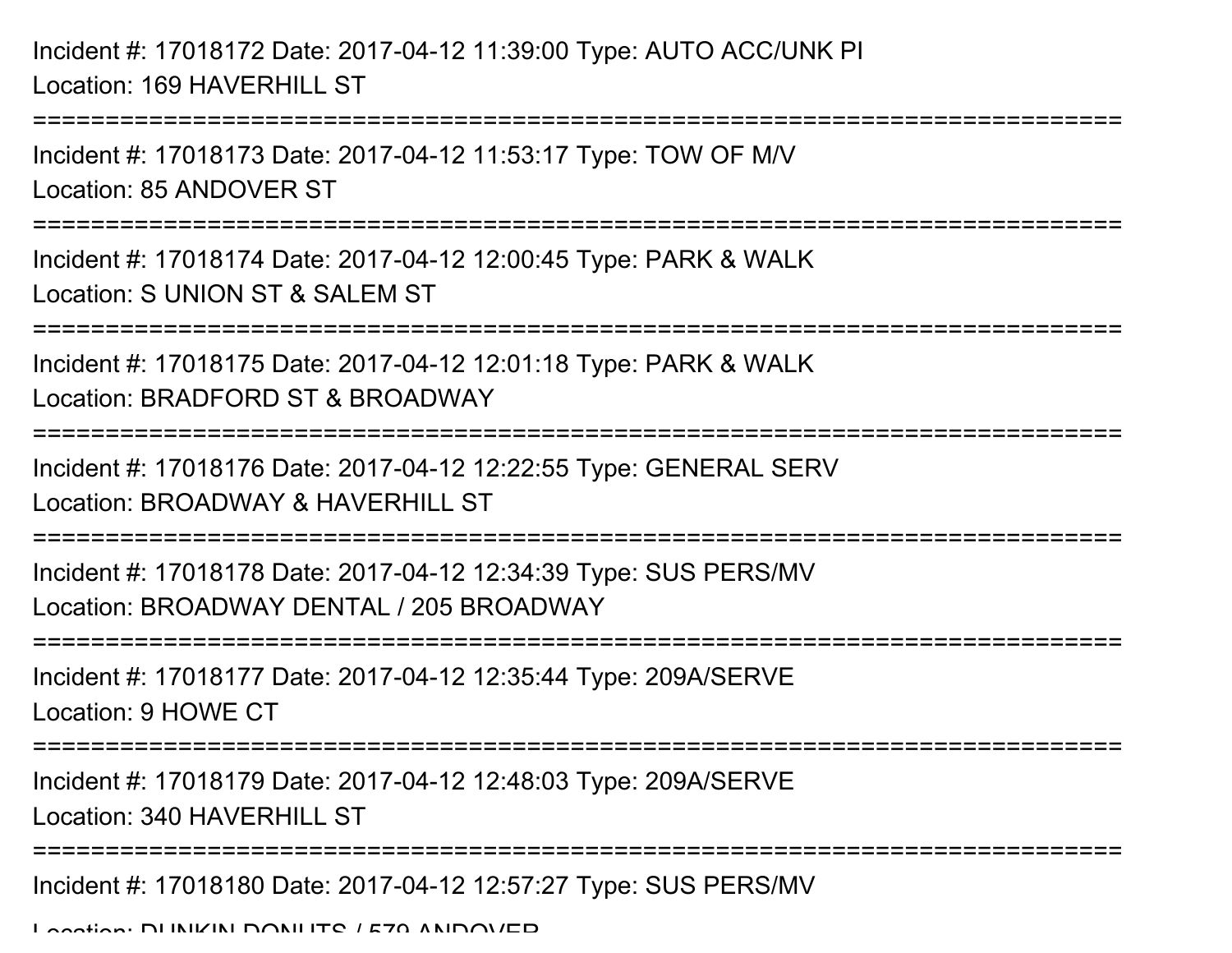===========================================================================Incident #: 17018181 Date: 2017-04-12 13:02:19 Type: 209A/SERVELocation: 54 ABBOTT ST===========================================================================Incident #: 17018182 Date: 2017-04-12 13:06:42 Type: DRUG VIOLocation: 34 WEST ST===========================================================================Incident #: 17018183 Date: 2017-04-12 13:11:12 Type: INVEST CONTLocation: AMES ST & PEARL ST===========================================================================Incident #: 17018184 Date: 2017-04-12 13:13:02 Type: 209A/SERVELocation: 20 PORTLAND ST===========================================================================Incident #: 17018185 Date: 2017-04-12 13:29:30 Type: 209A/SERVELocation: 287 S BROADWAY===========================================================================Incident #: 17018186 Date: 2017-04-12 13:34:07 Type: MISSING PERSLocation: 2 BENNINGTON ST #84===========================================================================Incident #: 17018187 Date: 2017-04-12 14:19:28 Type: M/V STOPLocation: 50 MT VERNON ST===========================================================================Incident #: 17018188 Date: 2017-04-12 14:24:00 Type: DISTURBANCELocation: 133 S UNION ST===========================================================================

Incident #: 17018189 Date: 2017-04-12 14:53:53 Type: ASSIST FIRE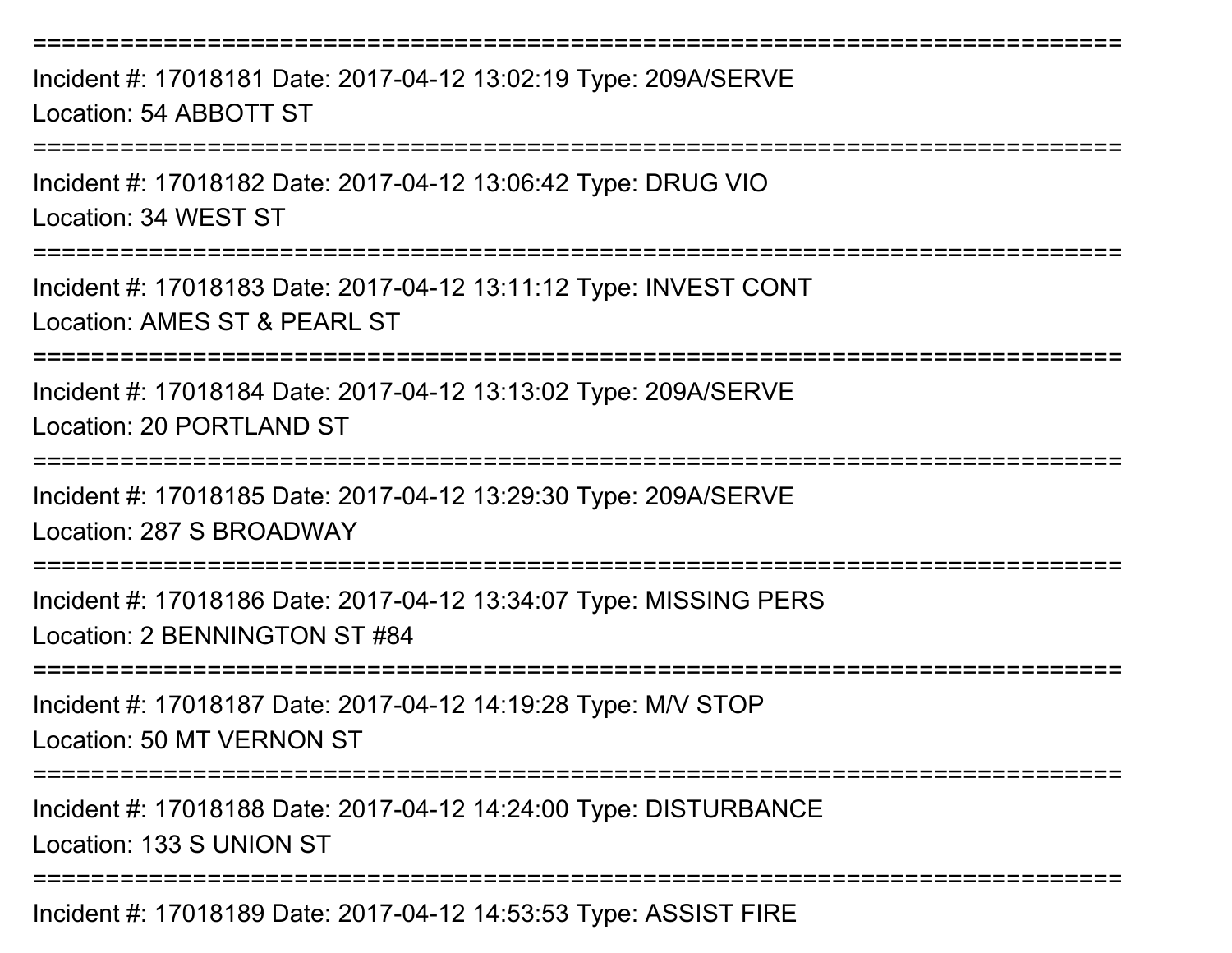| Location: YWCA / 38 LAWRENCE ST                                                                     |
|-----------------------------------------------------------------------------------------------------|
| Incident #: 17018190 Date: 2017-04-12 14:58:14 Type: ANIMAL COMPL<br>Location: 8 RESERVOIR TER      |
| Incident #: 17018191 Date: 2017-04-12 15:02:04 Type: SUS PERS/MV<br>Location: 35 GRANVILLE ST       |
| Incident #: 17018192 Date: 2017-04-12 15:15:53 Type: CK WELL BEING<br>Location: 419 HAMPSHIRE ST    |
| Incident #: 17018193 Date: 2017-04-12 15:21:37 Type: M/V STOP<br>Location: BROADWAY & MANCHESTER ST |
| Incident #: 17018194 Date: 2017-04-12 15:21:55 Type: NOISE ORD<br>Location: 245 ERVING AV #2        |
| Incident #: 17018195 Date: 2017-04-12 15:39:19 Type: ANIMAL COMPL<br><b>Location: 2 FLORENCE CT</b> |
| Incident #: 17018196 Date: 2017-04-12 15:43:54 Type: GENERAL SERV<br>Location: 82 KNOX ST           |
| Incident #: 17018197 Date: 2017-04-12 15:45:40 Type: M/V STOP<br>Location: FALLS BRIDGE / null      |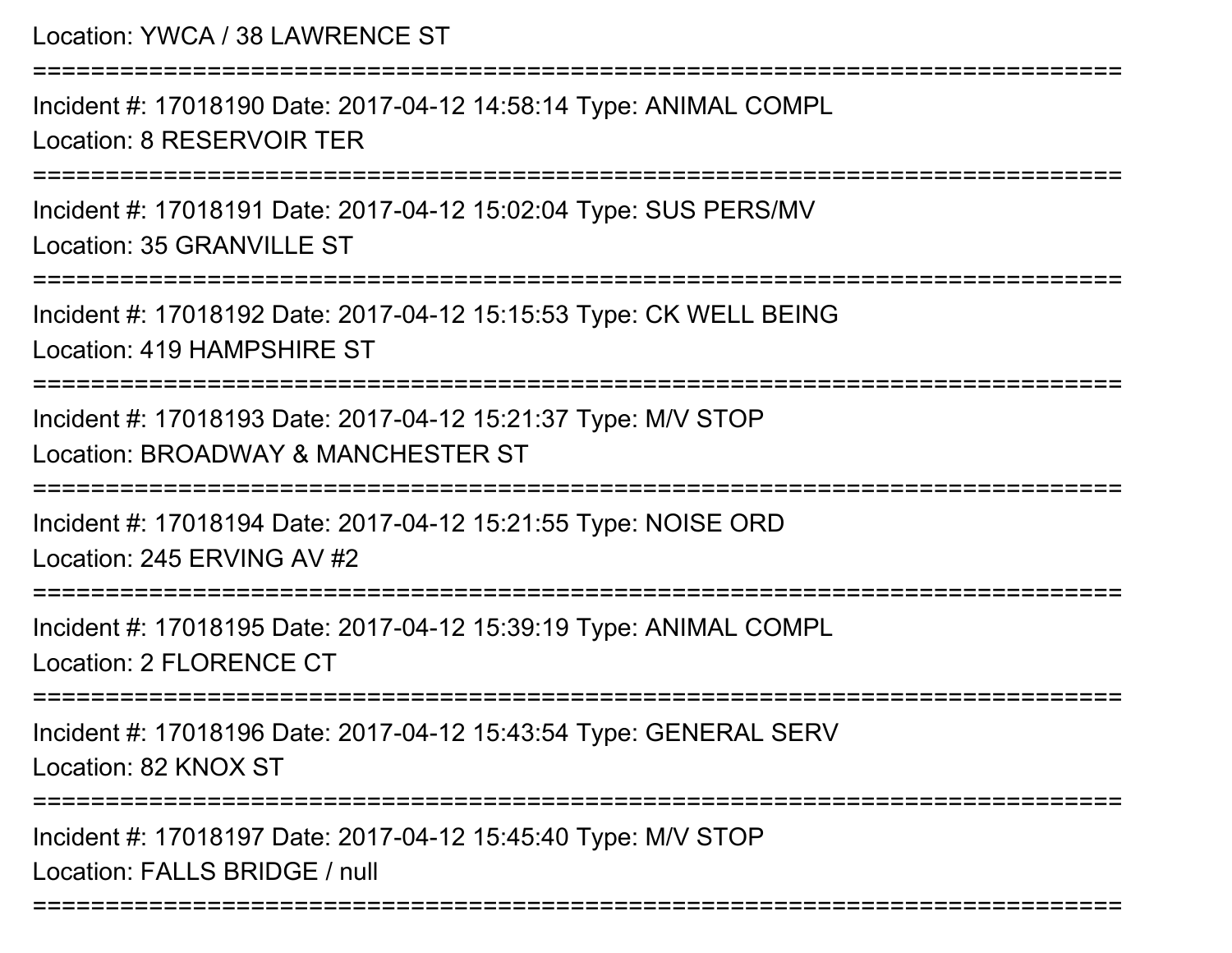Incident #: 17018199 Date: 2017-04-12 15:58:33 Type: MEDIC SUPPORTLocation: AMESBURY ST & COMMON ST

===========================================================================

===========================================================================

Incident #: 17018200 Date: 2017-04-12 16:06:47 Type: UNWANTEDGUESTLocation: 235 BROADWAY

===========================================================================

Incident #: 17018201 Date: 2017-04-12 16:11:51 Type: UNWANTEDGUESTLocation: S UNION ST & WINTHROP AV

===========================================================================

Incident #: 17018206 Date: 2017-04-12 16:22:06 Type: MAL DAMAGELocation: 233 HAMPSHIRE ST

===========================================================================

Incident #: 17018202 Date: 2017-04-12 16:24:16 Type: GENERAL SERVLocation: 150 WILLOW ST FL 1

===========================================================================

Incident #: 17018203 Date: 2017-04-12 16:27:39 Type: KEEP PEACELocation: CARIBEAN AUTO BODY / null

===========================================================================

Incident #: 17018205 Date: 2017-04-12 16:28:39 Type: NOISE ORDLocation: 245 ERVING AV FL 2

===========================================================================

Incident #: 17018204 Date: 2017-04-12 16:28:48 Type: M/V STOPLocation: AUBURN ST & HAMPSHIRE ST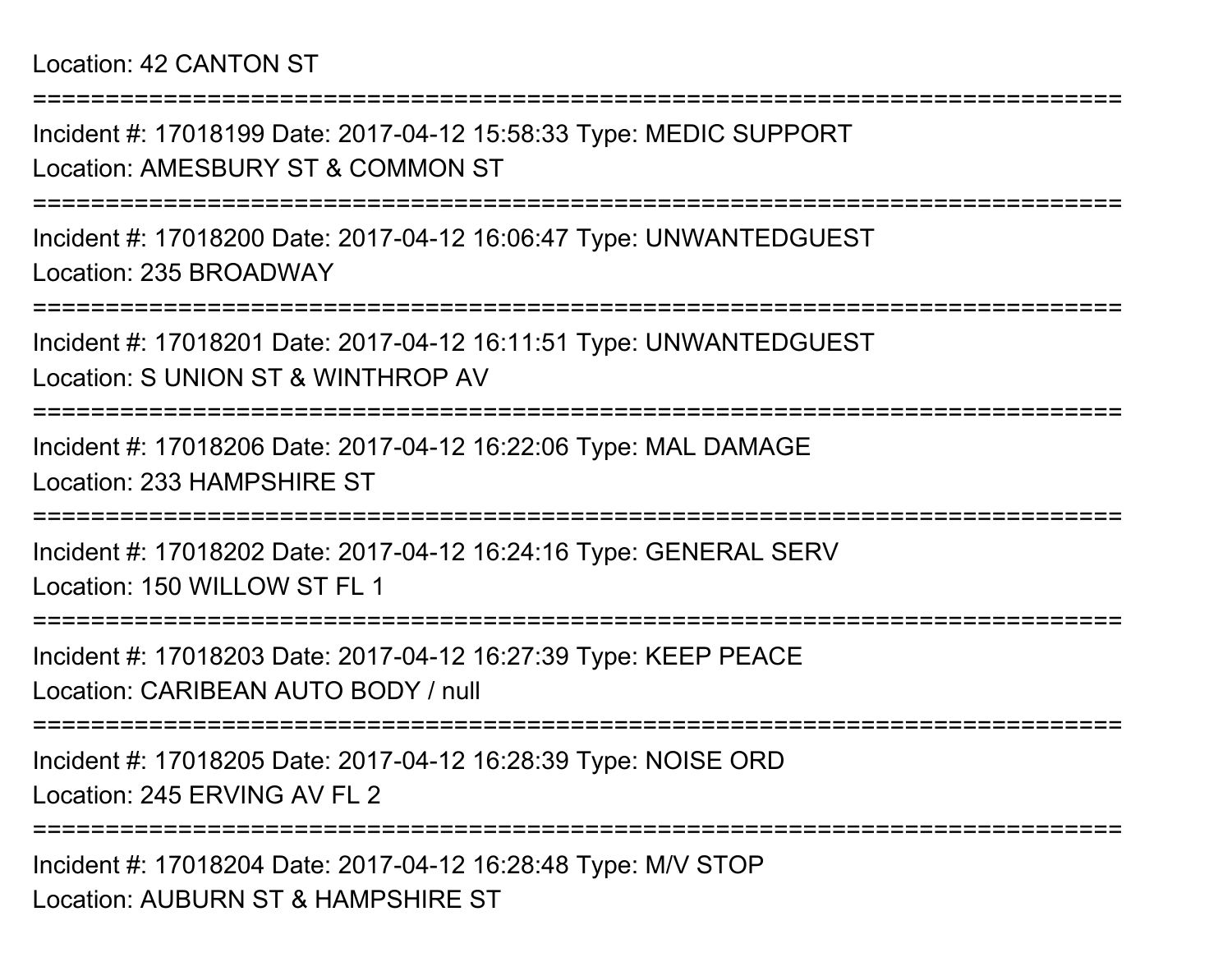Incident #: 17018209 Date: 2017-04-12 16:33:03 Type: MAL DAMAGELocation: 22 STORROW ST

===========================================================================Incident #: 17018207 Date: 2017-04-12 16:33:50 Type: MV/BLOCKINGLocation: 10 BENNINGTON ST===========================================================================Incident #: 17018208 Date: 2017-04-12 16:40:21 Type: UNWANTEDGUESTLocation: 202 FARNHAM ST===========================================================================Incident #: 17018210 Date: 2017-04-12 16:52:32 Type: CK WELL BEINGLocation: 7 GRACE TER===========================================================================Incident #: 17018211 Date: 2017-04-12 16:57:05 Type: 209A/SERVELocation: 90 LOWELL ST ======================== Incident #: 17018212 Date: 2017-04-12 16:58:06 Type: 209A/SERVELocation: 90 LOWELL ST ===========================================================================Incident #: 17018213 Date: 2017-04-12 16:58:51 Type: 209A/SERVELocation: 29 BUTLER ST ========================= Incident #: 17018214 Date: 2017-04-12 16:59:56 Type: 209A/SERVELocation: 90 LOWELL ST ===========================================================================Incident #: 17018215 Date: 2017-04-12 17:00:46 Type: 209A/SERVE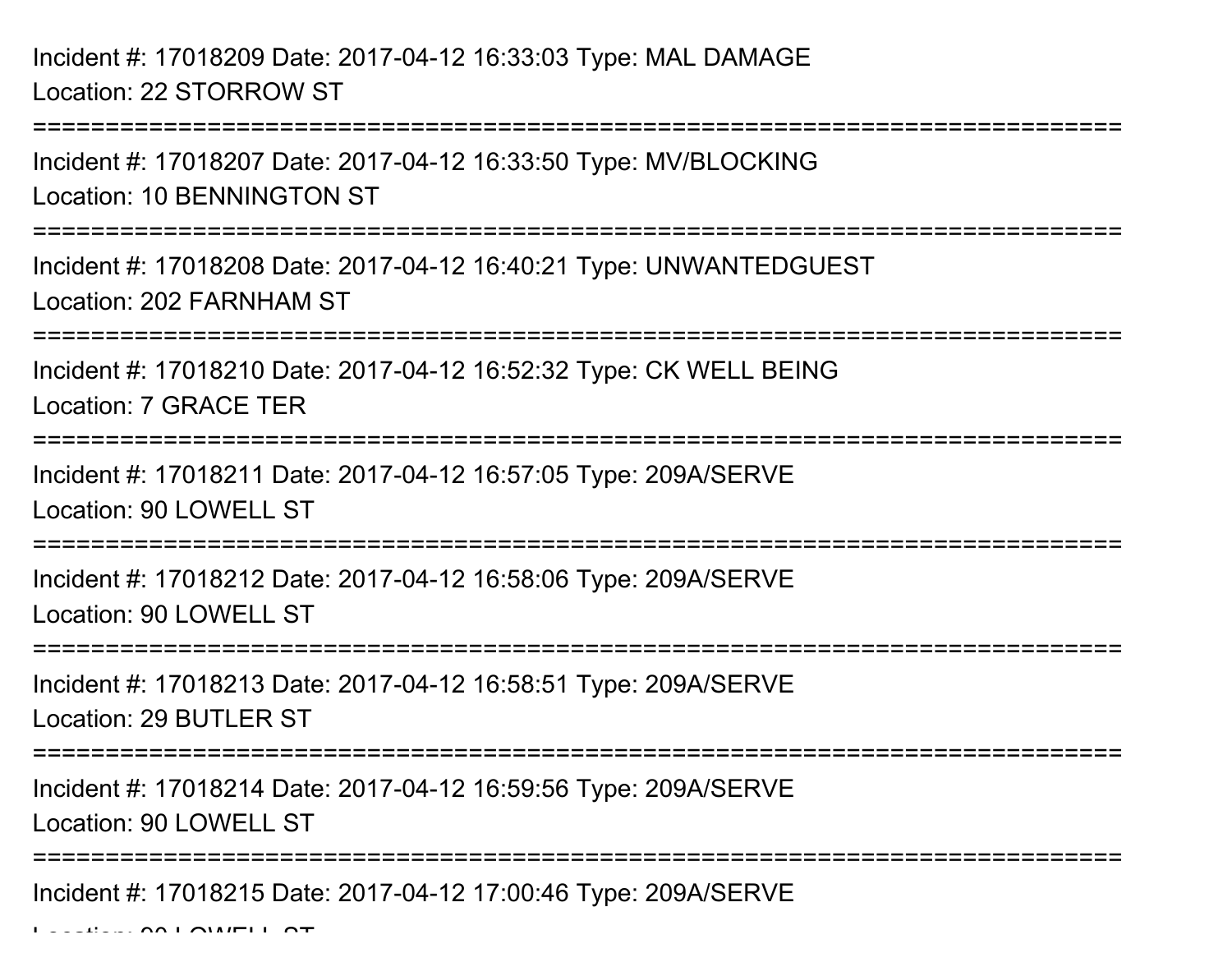===========================================================================Incident #: 17018216 Date: 2017-04-12 17:01:50 Type: 209A/SERVELocation: 90 LOWELL ST===========================================================================Incident #: 17018217 Date: 2017-04-12 17:02:08 Type: UNWANTEDGUESTLocation: 312 JACKSON ST FL 2===========================================================================Incident #: 17018218 Date: 2017-04-12 17:02:40 Type: 209A/SERVELocation: 90 LOWELL ST===========================================================================Incident #: 17018219 Date: 2017-04-12 17:03:25 Type: 209A/SERVELocation: 90 LOWELL ST======================= Incident #: 17018220 Date: 2017-04-12 17:04:07 Type: 209A/SERVELocation: 104 GREENWOOD ST===========================================================================Incident #: 17018221 Date: 2017-04-12 17:12:49 Type: AUTO ACC/NO PILocation: 700 ESSEX ST===========================================================================Incident #: 17018222 Date: 2017-04-12 17:14:15 Type: NOISE ORDLocation: 237 ERVING AV FL 2===========================================================================

Incident #: 17018223 Date: 2017-04-12 17:21:49 Type: 209A/SERVELocation: 202 FARNHAM ST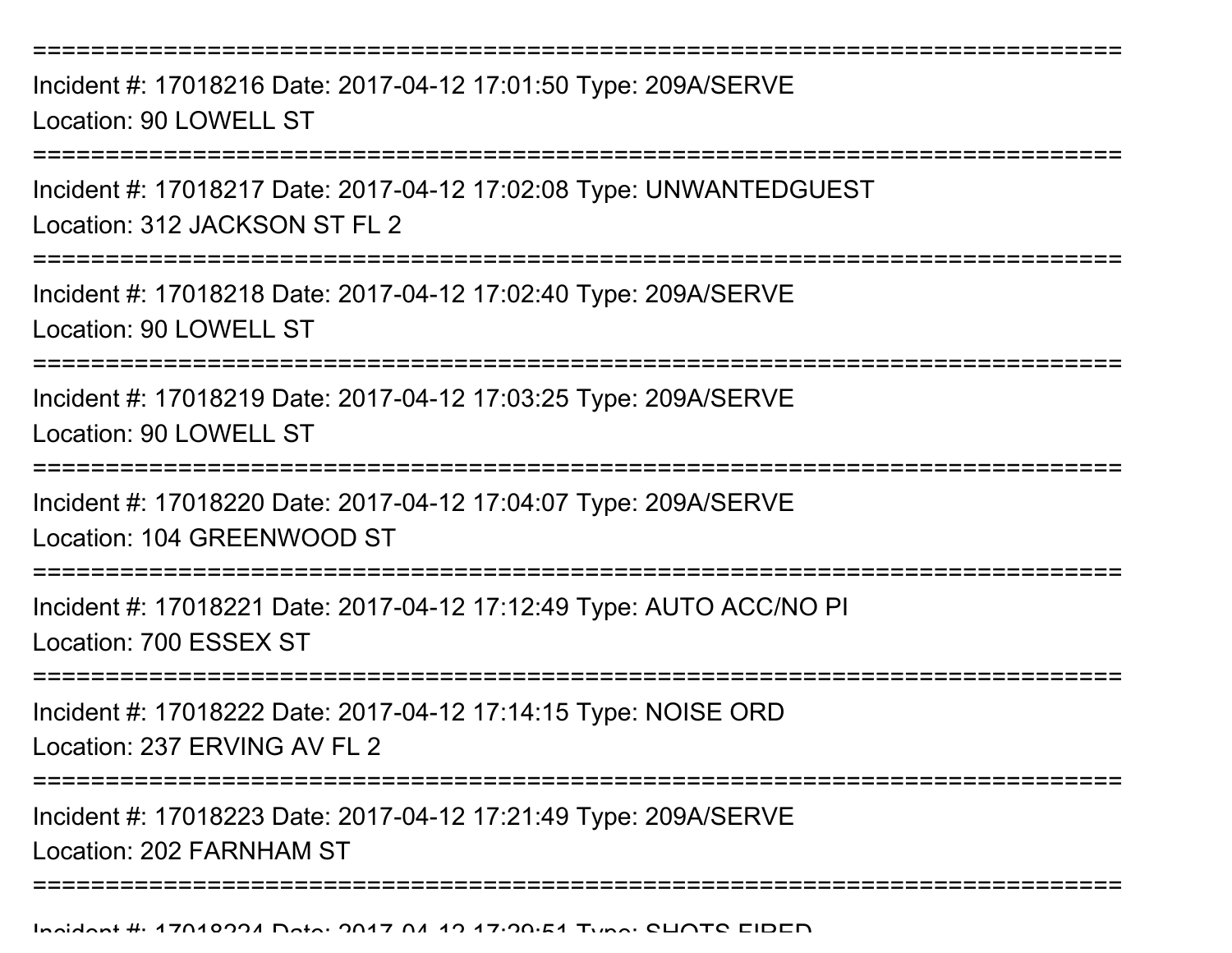### Location: ESSEX ST & GREENWOOD ST

===========================================================================

Incident #: 17018225 Date: 2017-04-12 17:46:27 Type: HIT & RUN M/VLocation: FARNHAM ST & S UNION ST

===========================================================================

Incident #: 17018226 Date: 2017-04-12 17:51:06 Type: B&E/MV/PROGLocation: 55 WESLEY ST

===========================================================================

Incident #: 17018227 Date: 2017-04-12 17:52:15 Type: DRUG VIOLocation: NESMITH ST & TEXAS AV

===========================================================================

Incident #: 17018228 Date: 2017-04-12 17:54:11 Type: M/V STOP

Location: ESSEX ST & FRANKLIN ST

===========================================================================

Incident #: 17018229 Date: 2017-04-12 17:59:14 Type: SEX OFF PROGLocation: 71 BERKELEY ST

===========================================================================

Incident #: 17018230 Date: 2017-04-12 18:06:23 Type: 209A/SERVELocation: 162 DAWES ST

===========================================================================

Incident #: 17018231 Date: 2017-04-12 18:25:30 Type: ALARM/BURGLocation: 85 BLANCHARD ST

===========================================================================

Incident #: 17018232 Date: 2017-04-12 19:06:51 Type: AUTO ACC/NO PILocation: TOYE AV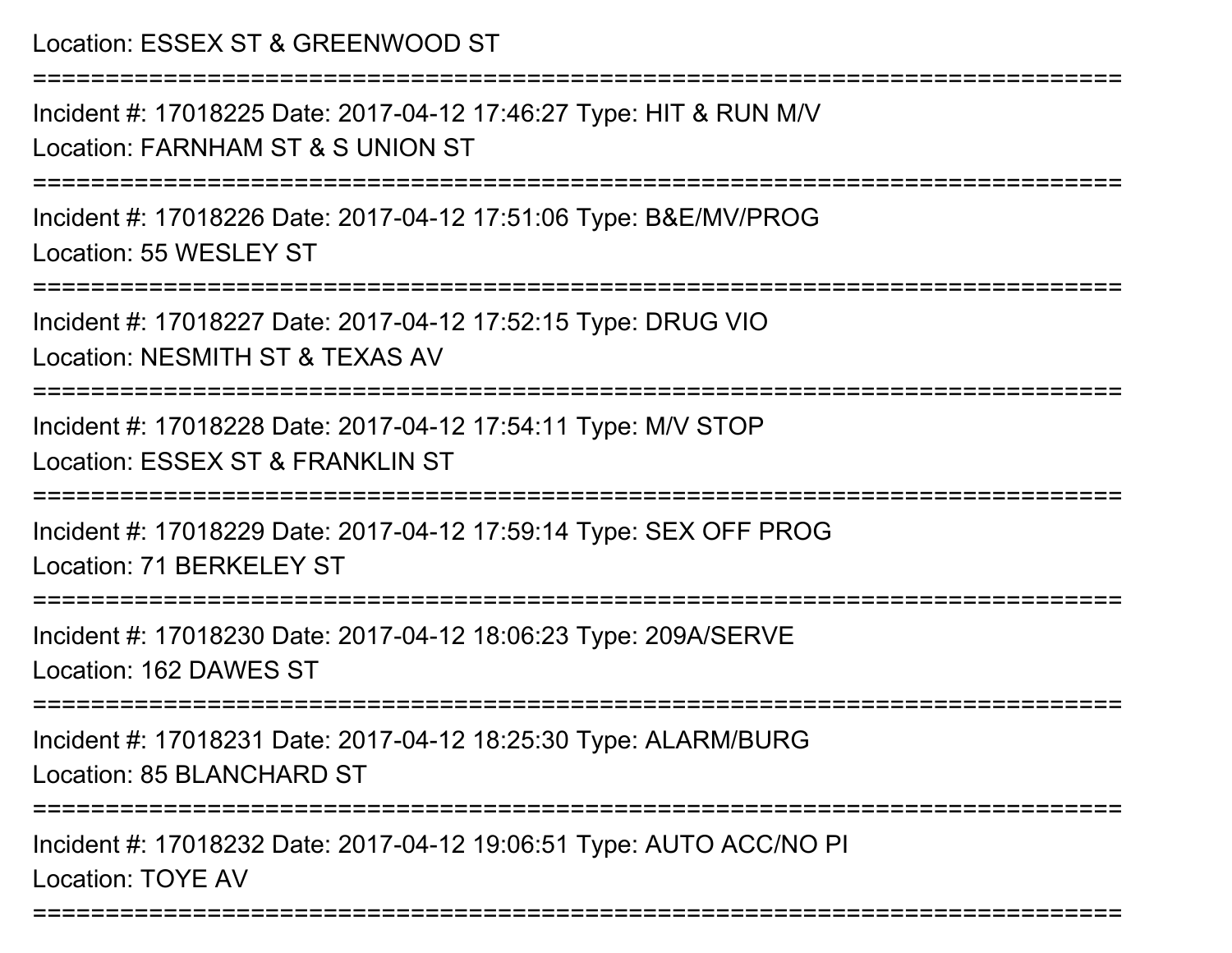Incident #: 17018233 Date: 2017-04-12 19:28:47 Type: SUS PERS/MVLocation: 250 CANAL ST

Incident #: 17018234 Date: 2017-04-12 19:49:55 Type: FIGHT Location: BROOK STREET PARK CALLBOX / 67 BROOK ST===========================================================================Incident #: 17018235 Date: 2017-04-12 19:59:59 Type: SUS PERS/MVLocation: 54 LAWRENCE ST===========================================================================Incident #: 17018236 Date: 2017-04-12 20:03:08 Type: DISTURBANCELocation: 148 WEST ST #1========================= Incident #: 17018237 Date: 2017-04-12 20:26:12 Type: UNWANTEDGUESTLocation: 530 BROADWAY===========================================================================Incident #: 17018238 Date: 2017-04-12 20:35:58 Type: DISTURBANCELocation: 372 MARKET ST FL 2===========================================================================Incident #: 17018239 Date: 2017-04-12 20:56:46 Type: UNWANTEDGUEST

===========================================================================

Location: S UNION ST & WINTHROP AV

===========================================================================

Incident #: 17018240 Date: 2017-04-12 21:08:13 Type: GENERAL SERVLocation: 126 FRANKLIN ST

======================

Incident #: 17018241 Date: 2017-04-12 21:11:59 Type: SUICIDE ATTEMPTLocation: 77 S UNION ST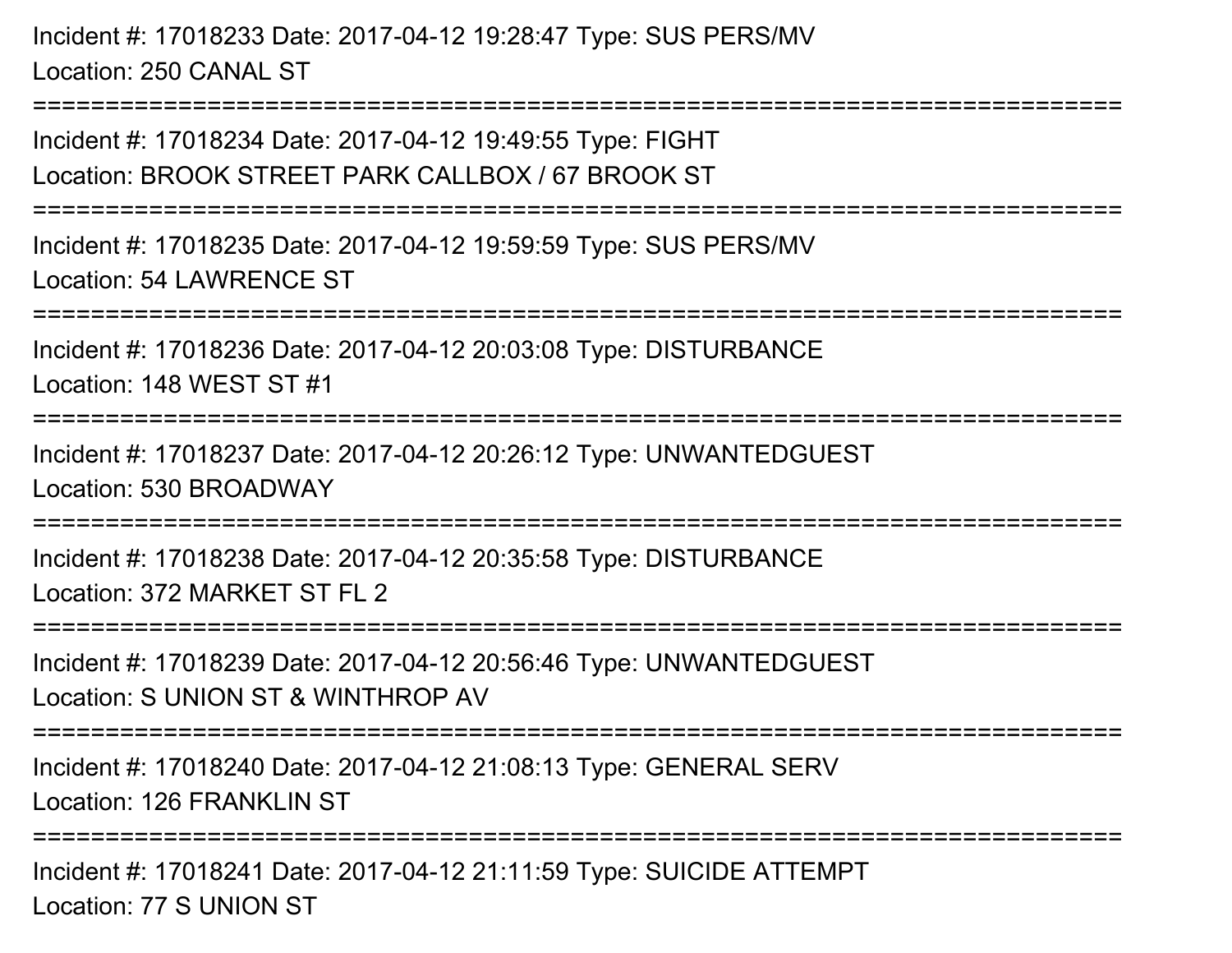Incident #: 17018242 Date: 2017-04-12 21:41:58 Type: AUTO ACC/NO PILocation: WENDY'S / 99 WINTHROP AV

Location: 90 LOWELL ST

===========================================================================Incident #: 17018243 Date: 2017-04-12 21:57:17 Type: M/V STOPLocation: ARLINGTON ST & TENNEY ST===========================================================================Incident #: 17018244 Date: 2017-04-12 22:04:29 Type: M/V STOPLocation: BROADWAY & CONCORD ST===========================================================================Incident #: 17018245 Date: 2017-04-12 22:05:23 Type: M/V STOPLocation: ACTON ST & BROADWAY===========================================================================Incident #: 17018246 Date: 2017-04-12 22:06:25 Type: M/V STOPLocation: BROADWAY & COMMON ST===========================================================================Incident #: 17018247 Date: 2017-04-12 22:08:19 Type: M/V STOPLocation: CROSBY ST & S BROADWAY===========================================================================Incident #: 17018248 Date: 2017-04-12 22:10:32 Type: M/V STOPLocation: ACTON ST & BROADWAY===========================================================================Incident #: 17018249 Date: 2017-04-12 22:11:13 Type: SHOTS FIREDLocation: CAMBRIDGE ST & S UNION ST===========================================================================Incident #: 17018250 Date: 2017-04-12 22:20:59 Type: WARRANT SERVE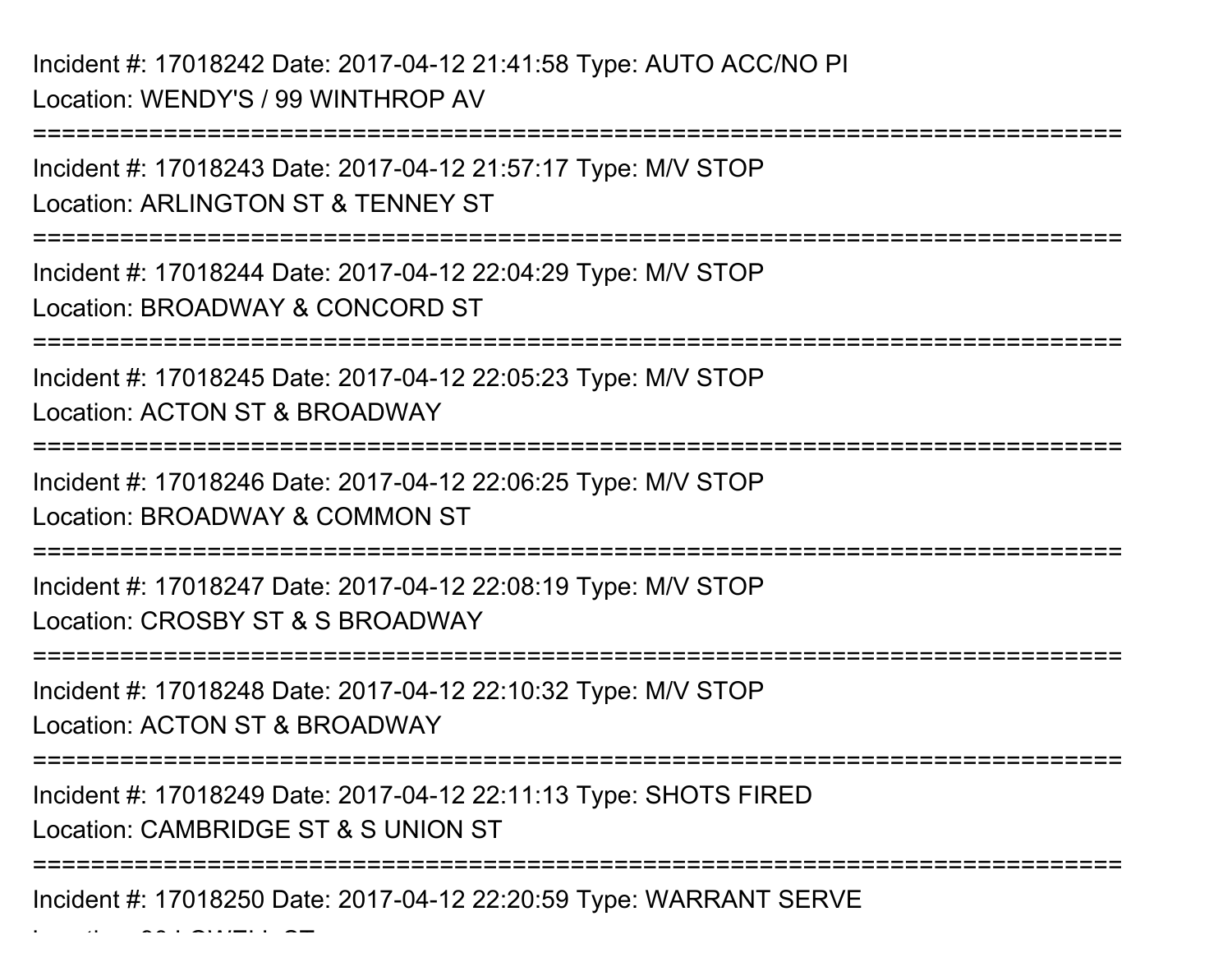===========================================================================Incident #: 17018251 Date: 2017-04-12 22:24:01 Type: M/V STOPLocation: COMMON ST & HAMPSHIRE ST===========================================================================Incident #: 17018252 Date: 2017-04-12 22:48:51 Type: M/V STOPLocation: S UNION ST & SALEM ST ===========================================================================Incident #: 17018253 Date: 2017-04-12 22:49:49 Type: M/V STOPLocation: ABBOTT ST & PHILLIPS ST===========================================================================Incident #: 17018254 Date: 2017-04-12 22:52:24 Type: DK (DRUNK)Location: 206 LAWRENCE ST===========================================================================Incident #: 17018255 Date: 2017-04-12 23:03:29 Type: SHOTS FIREDLocation: HAVERHILL ST & MAY ST ===========================================================================Incident #: 17018256 Date: 2017-04-12 23:03:36 Type: DISORDERLYLocation: 2 MUSEUM SQ #111===========================================================================Incident #: 17018257 Date: 2017-04-12 23:06:07 Type: SHOTS FIREDLocation: FARNHAM ST & PARKER ST===========================================================================Incident #: 17018258 Date: 2017-04-12 23:10:48 Type: ALARM/BURGLocation: HENNESSEY SCHOOL / 122 HANCOCK ST